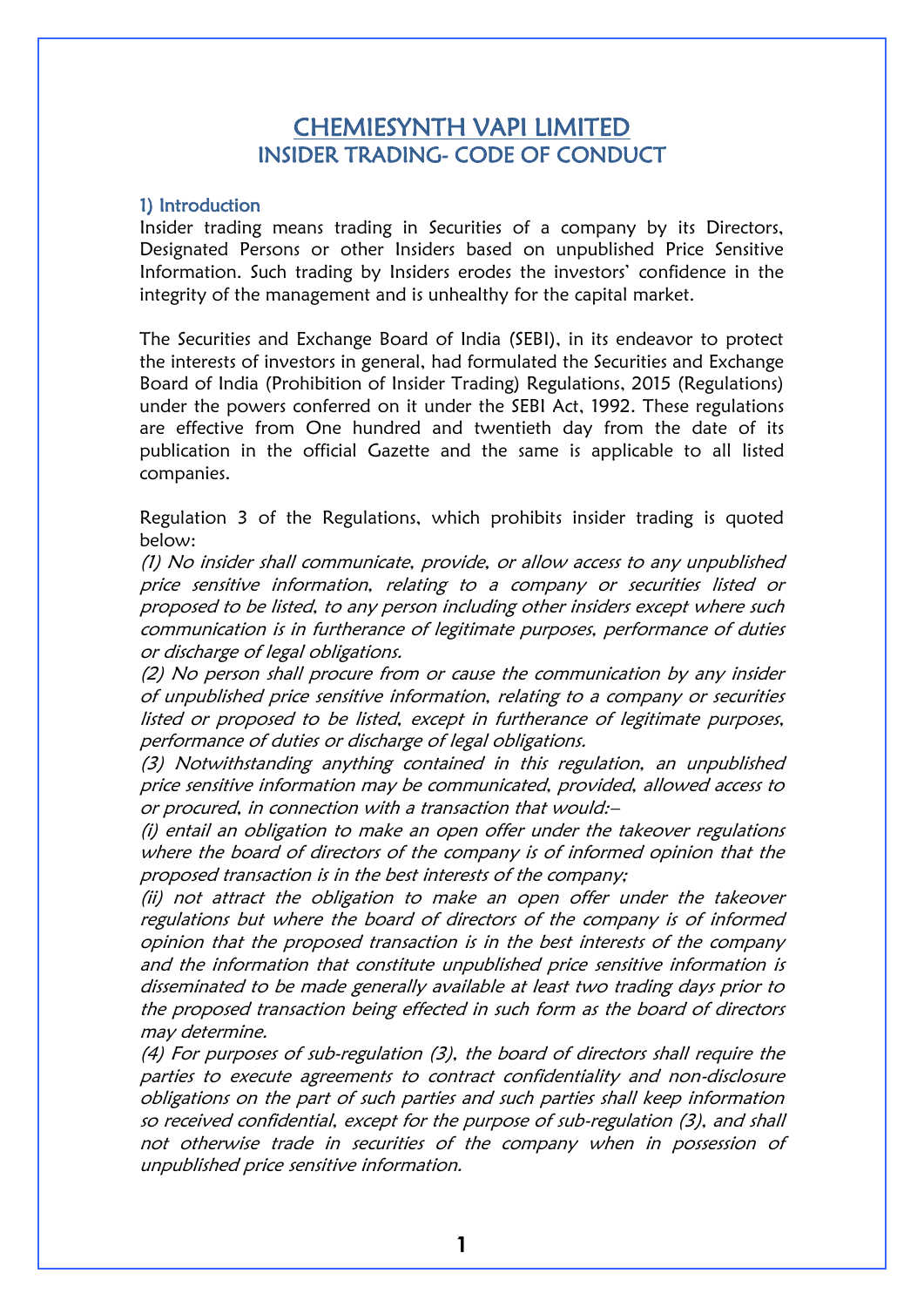In line with the above and in order to comply with the mandatory requirement of the Regulations, it was necessary to formulate a specific Code of Conduct for Chemiesynth Vapi Limited for use by its Directors and Designated Persons.

This document incorporates the Code of Conduct for Prevention of Insider Trading and the Code of Corporate Disclosure Practices ('Code') to be adopted by Chemiesynth Vapi Limited and followed by their Directors and Designated Persons.

#### 2) Effective date

This Code of Conduct for prevention of insider trading shall come into force with effect from May 15, 2015.

#### 3) Applicability

This Code of Conduct will be applicable to Directors/Designated Persons and connected person as defined herein, wherein the designated person shall include promoters, key managerial personnel and other designated employees of the Company including Group Companies.

## 4) Definition

a) "Act" means the Securities and Exchange Board of India Act, 1992 (15 of 1992).

b) "Companies Act" means The Companies Act, 2013.

c) "Company" or "the Company" or "CSL" means Chemiesynth Vapi Limited.

d) "Compliance Officer" means any senior officer, designated so and reporting to the board of directors or head of the organization in case board is not there, who is financially literate and is capable of appreciating requirements for legal and regulatory compliance under these regulations and who shall be responsible for compliance of policies, procedures, maintenance of records, monitoring adherence to the rules for the preservation of unpublished price sensitive information, monitoring of trades and the implementation of the codes specified in these regulations under the overall supervision of the board of directors of the listed company or the head of an organization, as the case may be;.

## e) "Connected Person" means -

(i) any person who is or has during the six months prior to the concerned act been associated with a company, directly or indirectly, in any capacity including by reason of frequent communication with its officers or by being in any contractual, fiduciary or employment relationship or by being a director, officer or an employee of the company or holds any position including a professional or business relationship between himself and the company whether temporary or permanent, that allows such person, directly or indirectly, access to unpublished price sensitive information or is reasonably expected to allow such access.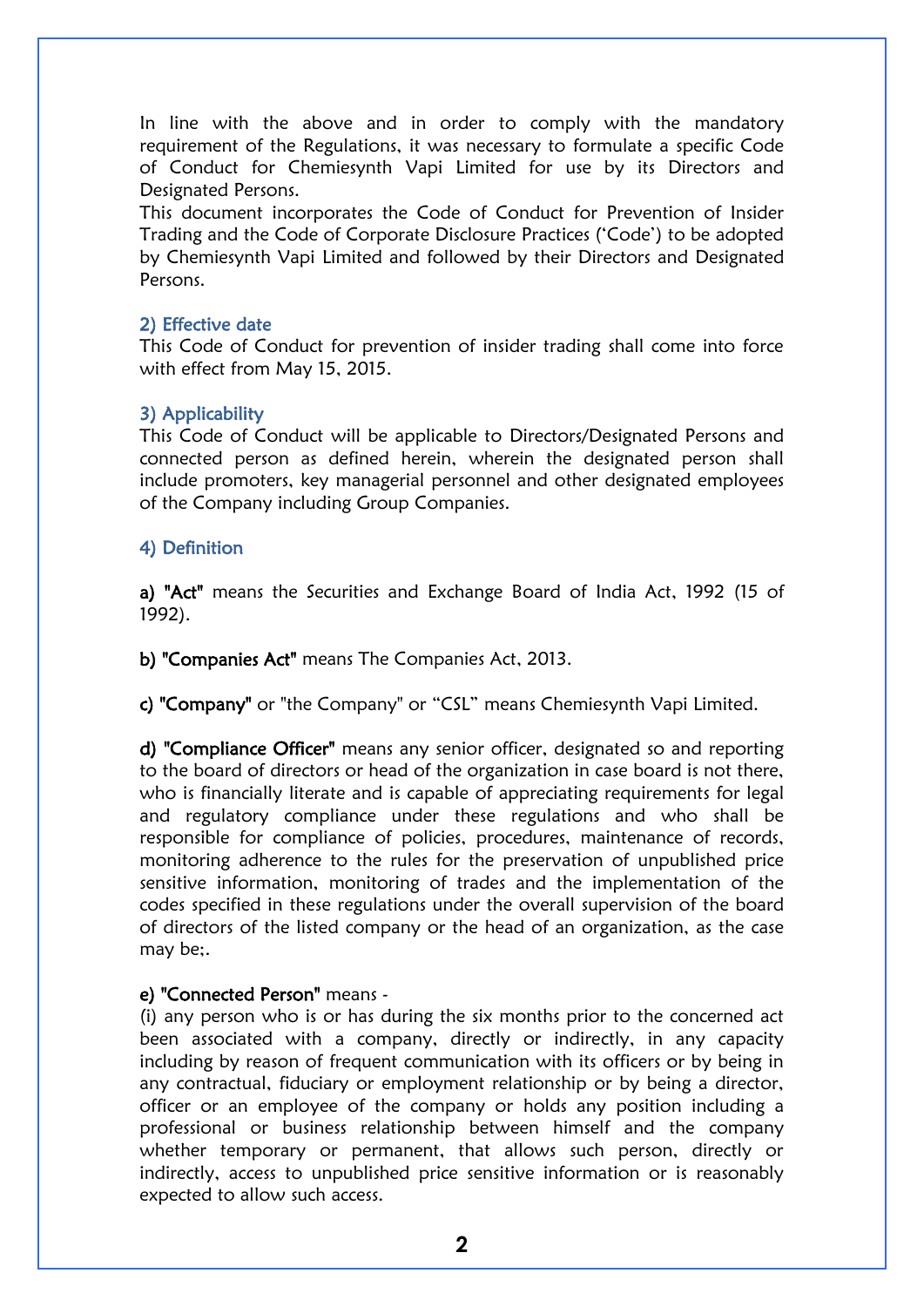(ii) Without prejudice to the generality of the foregoing, the persons falling within the following categories shall be deemed to be connected persons unless the contrary is established, -

(a). an immediate relative of connected persons specified in clause (i); or

 $(b)$ . a holding company or associate company or subsidiary company; or

 $(c)$  an intermediary as specified in section 12 of the Act or an employee or director thereof; or

 $(d)$ , an investment company, trustee company, asset management company or an employee or director thereof; or

(e). an official of a stock exchange or of clearing house or corporation; or

(f). a member of board of trustees of a mutual fund or a member of the board of directors of the asset management company of a mutual fund or is an employee thereof; or

 $(g)$ . a member of the board of directors or an employee, of a public financial institution as defined in section 2 (72) of the Companies Act, 2013; or

 $(h)$ . an official or an employee of a self-regulatory organization recognised or authorized by the Board; or

(i). a banker of the company; or

 $(j)$ . a concern, firm, trust, Hindu undivided family, company or association of persons wherein a director of a company or his immediate relative or banker of the company, has more than ten per cent of the holding or interest;

## f) "Designated Person's" shall include

- Directors,
- Employee comprising of top three tier or its equivalent
- Notified Employees in Finance, Legal and Secretarial Department irrespective of any designation and grade.
- Employee designated by the Board of Directors from time to time to whom the trading restriction shall be applicable.
- Any other person who may have access to any 'price sensitive information' as defined in this Code or the Regulations for e.g. Auditors, Accountancy firms, Law Firms, Analysts, Consultants etc assisting or advising the Company.

g) "Immediate Relative" means a spouse of a person, and includes parent, sibling, and child of such person or of the spouse, any of whom is either dependent financially on such person, or consults such person in taking decisions relating to trading in securities;

## h) "Insider" means any person who is:

i) a connected person; or

ii) in possession of or having access to unpublished price sensitive information;.

i) "Securities" shall have the meaning assigned to it under the Securities Contracts (Regulation) Act, 1956 (42 of 1956) or any modification thereof except units of a mutual fund;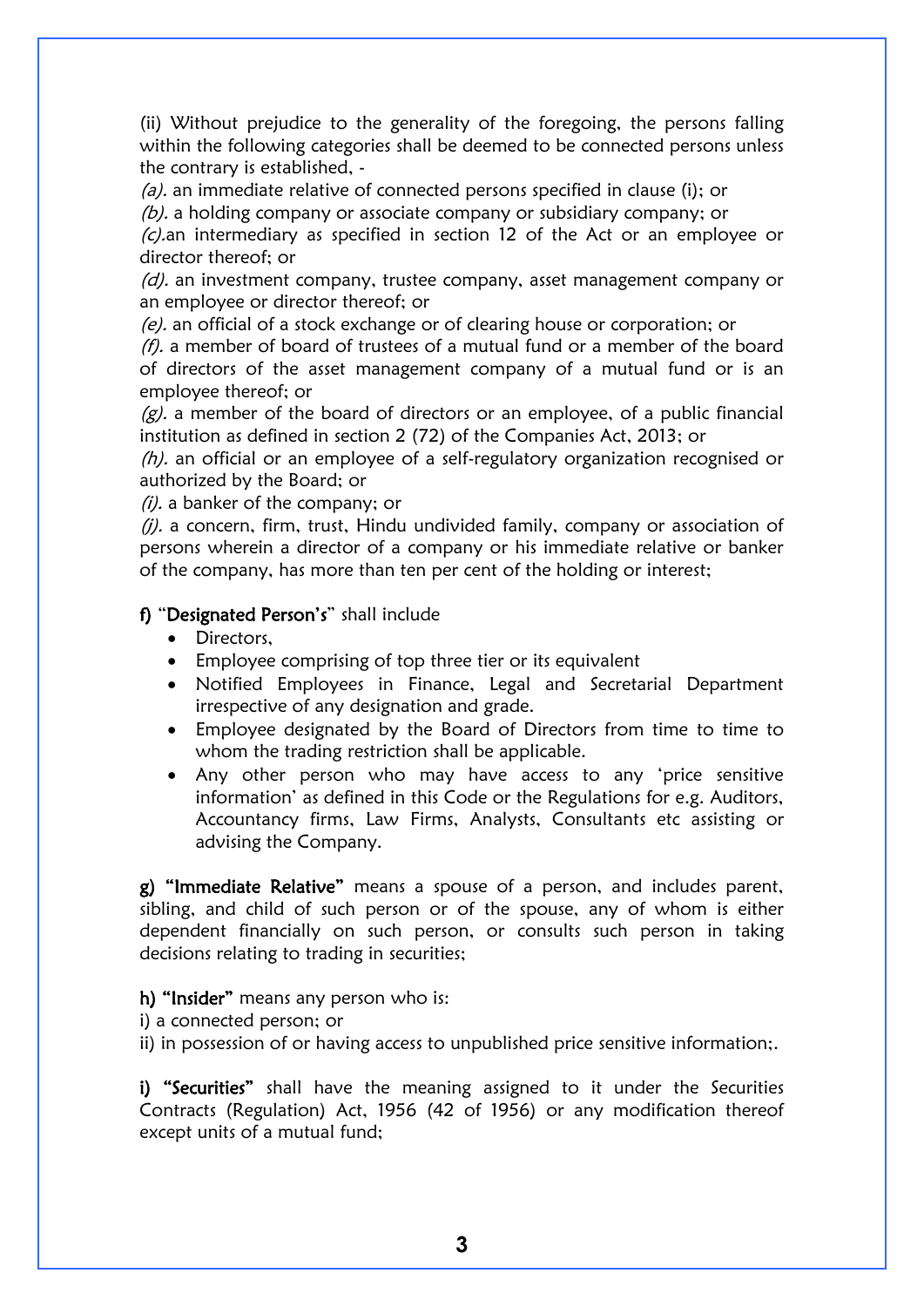j) "Stock Exchange" means a stock exchange which is recognized by the Central Government or SEBI under Section 4 of Securities Contracts (Regulation) Act, 1956.

k) Top three tiers of the Company's management shall mean and include the following:

i) Tier –I

All Executive, Non-Executive, Whole-time & Independent Directors, Chief Executive

Officer, Chief Financial Officer

ii) Tier –II

All Business Heads, Chief Financial Officer, Company Secretary & other Notified Functional Heads.

iii) Tier –III

Executive Assistants, Personal Secretaries, Finance Executives etc. of Tier- I & II as may be notified.

l) "Trading" means and includes subscribing, buying, selling, dealing, or agreeing to subscribe, buy, sell, deal in any securities, and "trade" shall be construed accordingly.

m) "Threshold Limit" means the minimum number of securities as decided by the Board of Directors of the Company from time to time.

Until otherwise resolved by the Board, the threshold limit shall be the aggregate of value of Rs.200000 (Two lakh rupees) of securities traded whether in one transaction or a series of transaction over any calendar quarter.

n) "Trading Day" means a day on which the recognized stock exchanges are open for trading.

o) "Trading Window" - means a period for trading in the Company's Securities as specified by the Company from time to time. All days shall be the Trading Period except those days specified in Clause 8 hereunder.

Trading in the context of this code shall mean buying or selling of any quantity of CSL securities or futures & options transaction or any other synthetic or private sale arrangement i.e. even purchase or sale of a single CSL share shall constitute trading.

p) "Unpublished Price Sensitive Information" means any information, relating to a company or its securities, directly or indirectly, that is not generally available which upon becoming generally available, is likely to materially affect the price of the securities and shall, ordinarily including but not restricted to, information relating to the following: –

(i) financial results;

(ii) dividends;

(iii) change in capital structure;

(iv) mergers, de-mergers, acquisitions, delistings, disposals and expansion of business and such other transactions;

(v) changes in key managerial personnel; and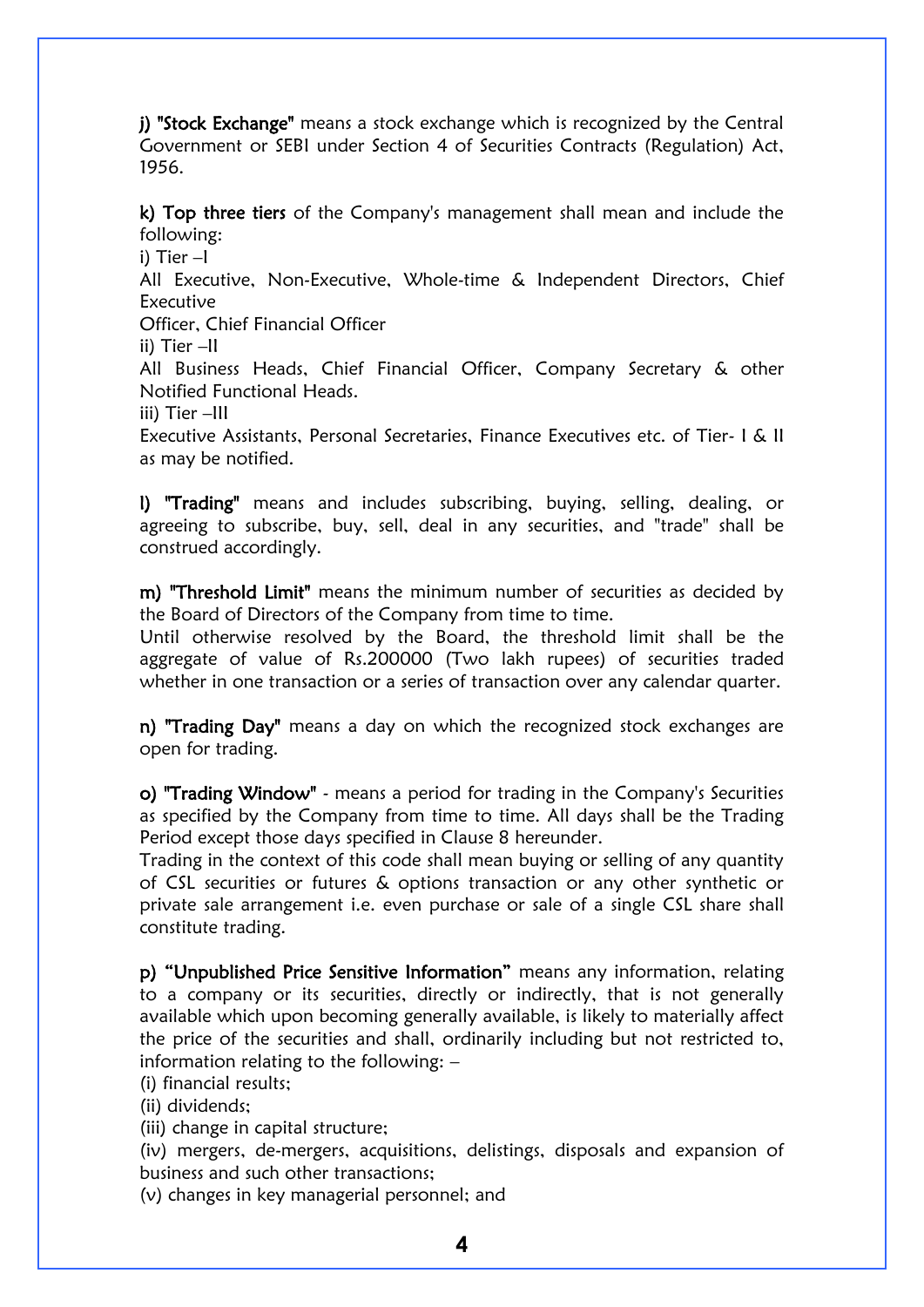(vi) material events in accordance with the listing agreement.

Words and expressions used and not defined in these regulations but defined in the Securities and Exchange Board of India Act, 1992 (15 of 1992), the Securities Contracts (Regulation) Act, 1956 (42 of 1956), the Depositories Act, 1996 (22 of 1996) or the Companies Act, 2013 (18 of 2013) and rules and regulations made thereunder shall have the meanings respectively assigned to them in those legislation.

## 5) Compliance Team

a. Unless otherwise resolved by the Board of Directors, the Company Secretary for the time being of the Company shall be the Compliance Officer for the purpose of this Code.

b. The Compliance Officer shall maintain a list of all designated Persons including their designation, dates on which they became/ ceased to be designated Persons etc. He shall take all necessary steps to implement this code and do all such acts, things and deeds in relation to this code as may be directed by the Board of Directors of the Company.

c. The compliance officer or such other person as may be appointed, from time to time, as compliance officer, and shall be assisted in the application and monitoring of the POLICY by the other employees of the compliance team. For the purposes of the POLICY, the Compliance Team shall report to the Managing Director / Chief Financial Officer irrespective of designation by which referred to.

d. The Compliance Team shall be responsible for setting forth policies and procedures and monitoring adherence to the rules for the preservation of "Unpublished Price Sensitive Information", pre clearance of trades of all designated employees and their Dependant Relatives and to monitor the trades and the implementation of the POLICY under the overall supervision of the Board of Directors of company.

e. The Compliance Team shall also assist Directors/ Designated Persons in addressing any clarification regarding the POLICY.

f. The Compliance Team shall maintain a record of the Designated Persons and any changes made in the list of the Designated Persons.

g. The Compliance Team shall maintain records of all the declarations in the appropriate form given by the directors/ designated Persons for a minimum period of five years.

## 6) Preservation of "Unpublished Price Sensitive Information"

a. Directors/ Designated Persons shall maintain the confidentiality of all Unpublished Price Sensitive Information. Employees/ Directors/Designated Persons shall not pass on such information to any Person directly or indirectly by way of making a recommendation for the purchase or sale of securities.

b. All information shall be handled within the organisation on a need-to-know basis and no unpublished price sensitive information shall be communicated to any person except in furtherance of the insider's legitimate purposes, performance of duties or discharge of legal obligations.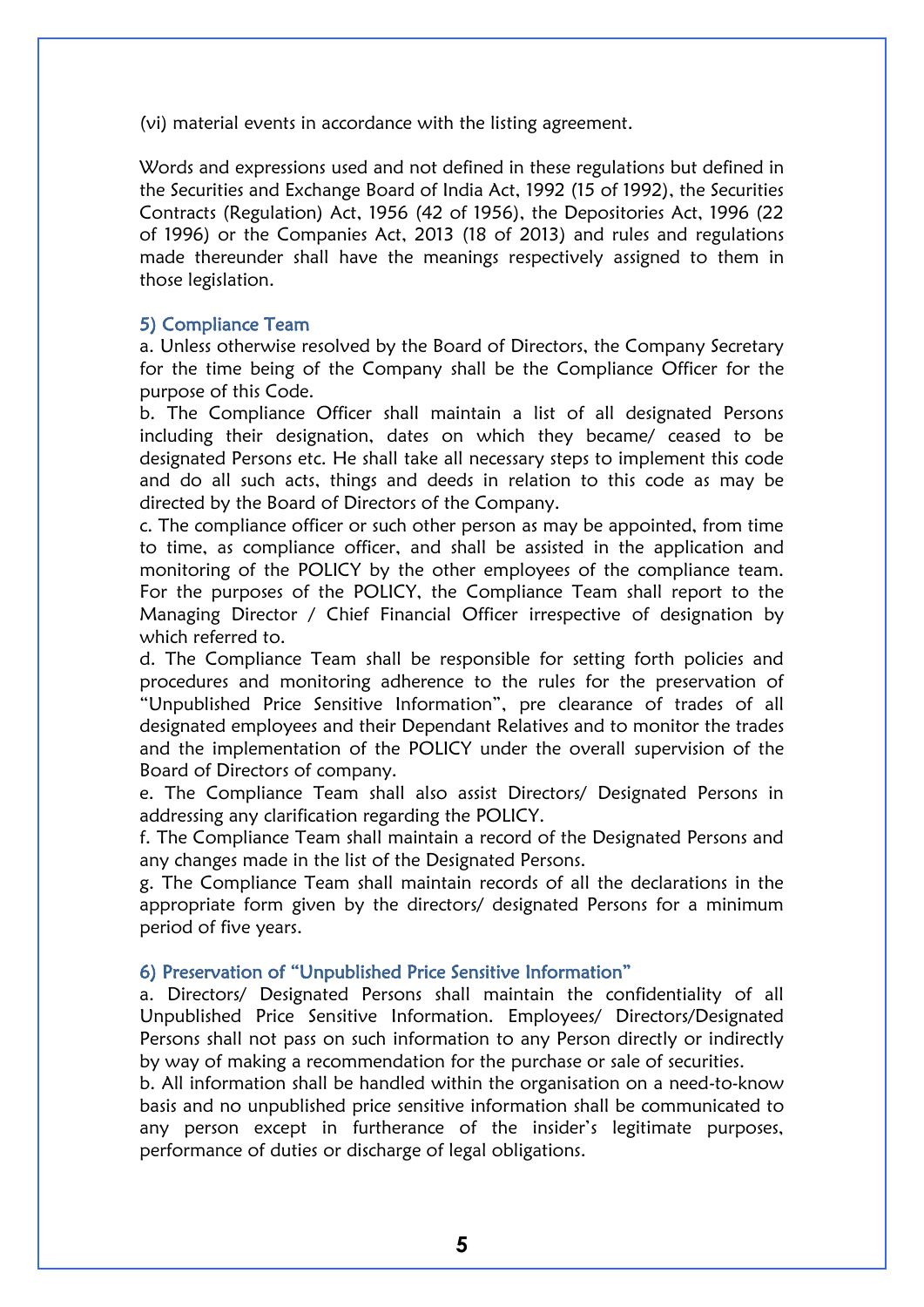c. Limited access to the confidential information:-Files containing confidential information will be kept secure. Computer files will have adequate security of login and password etc.

#### 7) Chinese Walls

#### 7.1 General

CSL has established policies, procedures and physical arrangements (collectively 'Chinese Walls') designed to manage confidential information and prevent the inadvertent spread and misuse of inside information, or the appearance thereof. Management shall understand where Chinese Walls have been set up or where they are needed according to this Policy or local requirements.

In general, Chinese Walls separate areas that have access to Inside Information ("Insider Areas") from those who do not have such access ("Public Areas"). As such, Chinese Walls are designed to operate as barriers to the passing of Inside Information (Unpublished Price Sensitive Information) and Confidential Information. Chinese Walls are also designed as a means of managing Conflicts of Interest. Where Chinese Walls arrangements are in place employees/designated persons working within an Insider Area are prohibited from communicating any Confidential or Inside Information to employees in Public Areas without the prior approval of the Compliance Officer. Employees within a Chinese wall have a responsibility to ensure the Chinese Wall is not breached deliberately or inadvertently. Known or suspected breaches of the Chinese Wall must be referred to the local Compliance Officer immediately. Management shall ensure that appropriate policies, procedures and physical arrangements are implemented for the relevant businesses and that these are complied with by all affected employees/designated persons.

The establishment of Chinese Walls is not intended to suggest that within Insider Areas material, Confidential Information can circulate freely. Within Insider Areas, the 'need-to-know' policy is fully in effect.

#### 7.2 Procedure to Cross the wall:

Any person, who needs to cross the Chinese Walls as defined in the organization by the Management, shall first seek a prior approval of his departmental head for crossing such wall and having an access or providing an access to such confidential Information which do not come under his area of Operation.

#### 8) Prevention of misuse of "Unpublished Price Sensitive Information"

All directors/officers and designated persons of the company will be subject to trading restrictions as enumerated below:-

A) No director, officer and designated employee of the company shall trade in the Company's securities while the Trading Window is closed.

The trading window shall be closed when the compliance officer determines that a designated person or class of designated persons can reasonably be expected to have possession of unpublished price sensitive information for a period of 7 days prior to the day on which the Unpublished price sensitive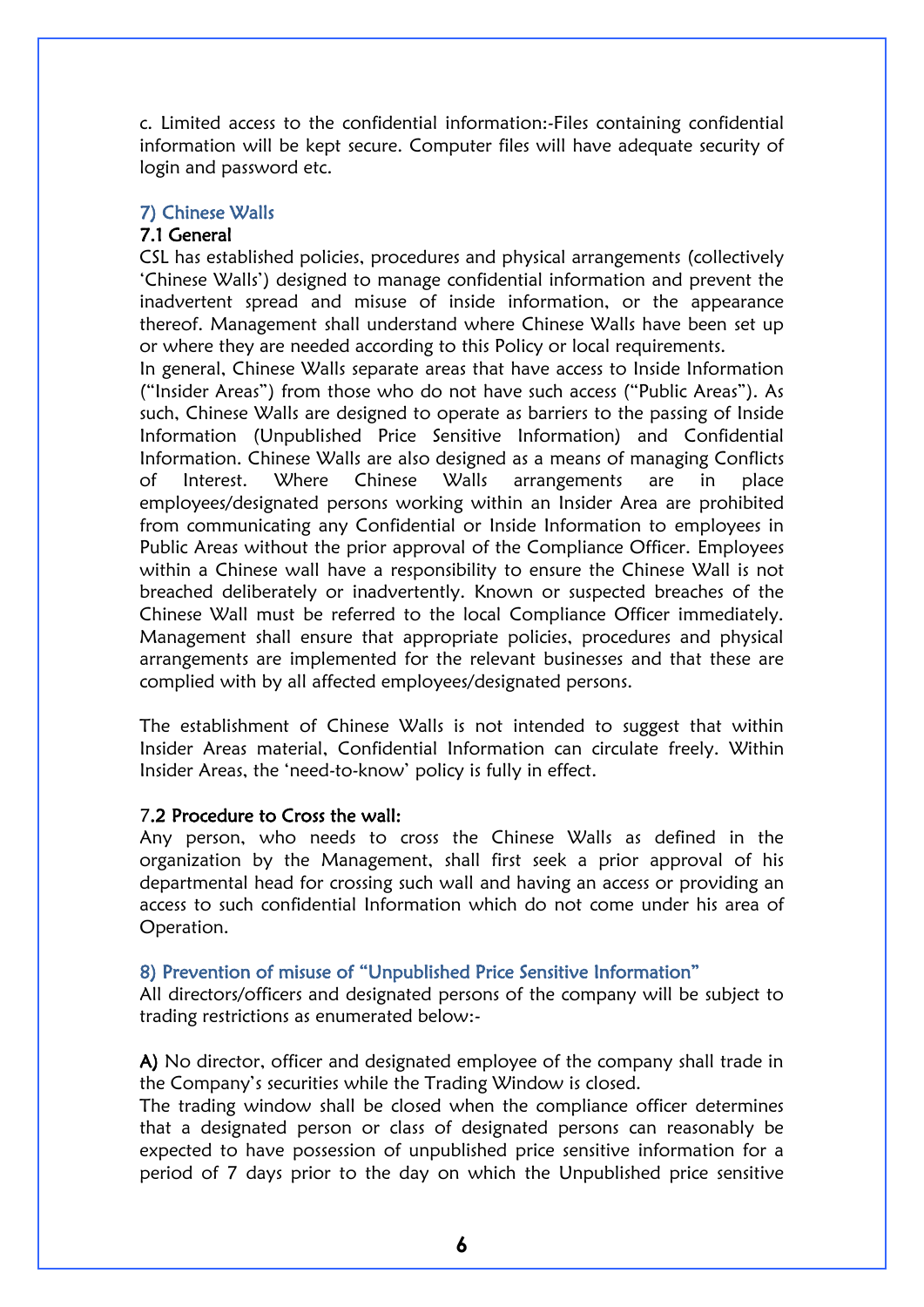information is published and the trading window shall open not earlier than 48 hours after the information becomes generally available.

The trading window will be closed, inter alia, at the time of:-

a. Declaration of financial results of the Company (quarterly, half-yearly and annual).

- b. Declaration of Dividend (Interim & Final)
- c. Issue of securities by way of public/ rights, Bonus etc.
- d. Any major expansion plans or execution of new projects.
- e. Amalgamation, mergers, takeovers and buy back.
- f. Disposal of whole or substantially whole of the undertaking.
- g. Any changes in policies, plans, operations of the company.

In case of ESOPs, exercise of option may be allowed in the period when the trading window is closed. However, sale of shares allotted on exercise of ESOPs will not be allowed when trading window is closed.

B) All directors / designated persons who buy or sell any number of shares of the company shall not enter into a contra trade i.e. sell or buy any number of shares during the next six months following their prior transaction. All directors/ designated persons shall also not take positions in derivative transactions in the shares of the company at any time.

C) All Directors, Designated Employees of the Company intending to deal in the securities of the Company up to the threshold Limit as defined, may do so without any pre-clearance. In all other cases, they should pre-clear the transactions as per the procedure prescribed in the code.

## 9) Pre-Clearance of Trades

All directors/designated Persons of the company who intends to deal in the securities of the company above the threshold limit should pre-clear the transactions as per the pre-dealing procedure as described hereunder.

An application may be made in **Form I** to the Compliance Officer indicating the estimated number of securities that the designated employee/ officer /director intends to deal in, the details as to the depository with which he has a security account, the details as to the securities in such depository mode and such other details as may be required by any rule made by the company in this behalf.

An undertaking (Form I(a)) shall be executed in favour of the company by such designated persons / Director /officer incorporating, inter alia, the following clauses, as may be applicable:

- That the director/designated person does not have any access or has not received "Unpublished Price sensitive information" up to the time of signing the undertaking.
- That in case the employee/director/officer has access to or receives "Unpublished Price sensitive information" after the signing of the undertaking but before the execution of the transaction he/she shall inform the Compliance Officer of the change in his position and that he/she would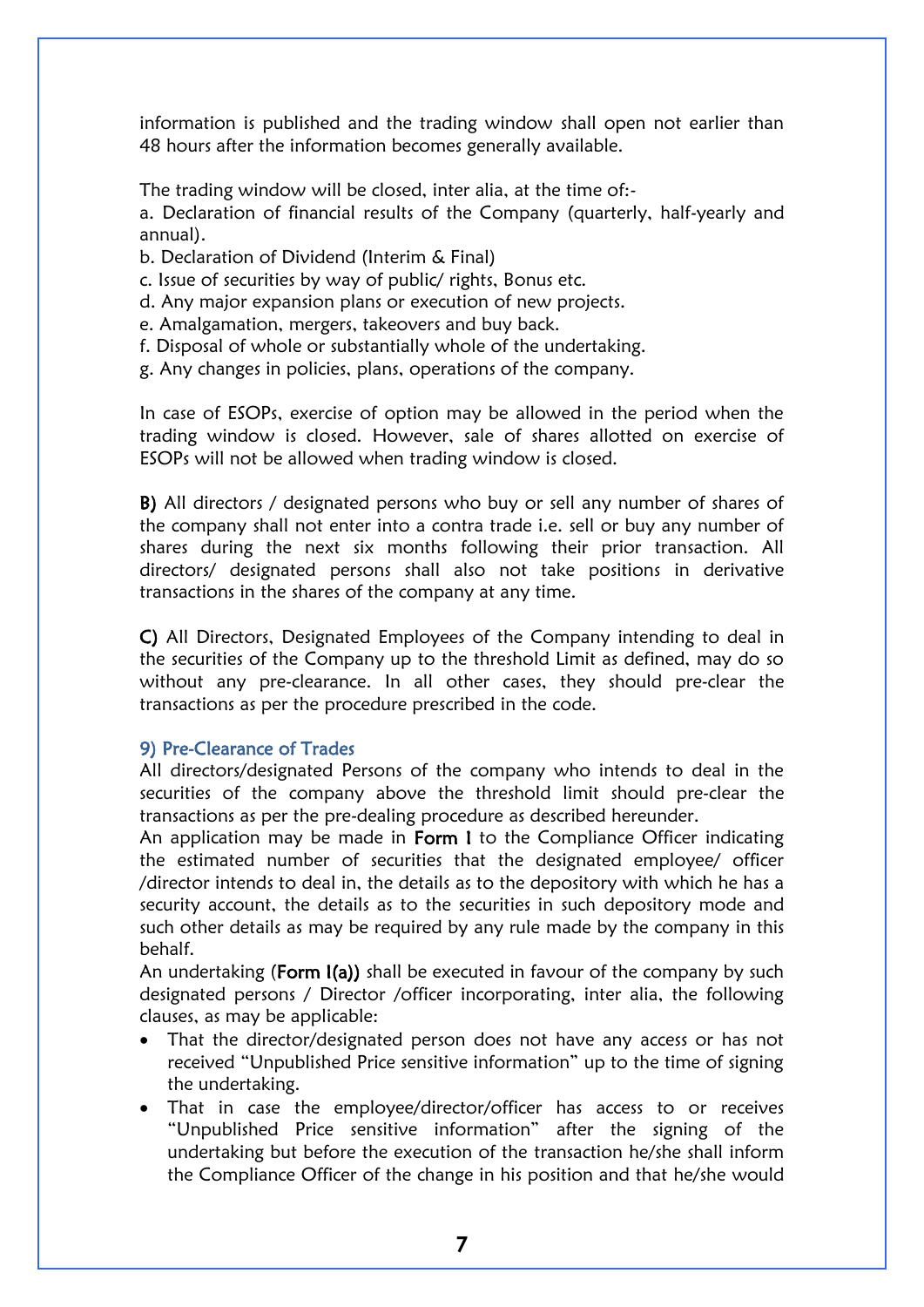completely refrain from dealing in the securities of the company till the time such information becomes public.

- That he/she has not contravened the code of conduct for prevention of insider trading as notified by the company from time to time.
- That he/she has made a full and true disclosure in the matter.

All directors/designated persons shall execute their order in respect of securities of the company within one week after the approval of pre-clearance is given or before closing of Trading Window, whichever is earlier. If the order is not executed within one week after the approval is given, the employee/ Director must pre-clear the transaction again.

The Compliance officer shall retain copies of all applications and acknowledgements. In exceptional circumstances consent may not be given if the Compliance officer is of the opinion that the proposed deal is on the possession of any unpublished price sensitive information.

There shall be no obligation to give reasons for any withholding of consent.

In case the sale of securities is necessitated by personal emergency, the compliance officer may waive the holding period after recording in writing his/her reasons in this regard. An application for waiver of holding period shall be made to the Compliance officer in **Form II** 

#### Some of the grounds of rejection of Pre-clearance could be as under-

In case the Insider is having a prior knowledge which is not in public domain relating to the following, the Approving Authority may refuse the preclearance during the black-out period:-

- Periodical financial results of the Company;
- Intended declaration of dividends (Interim and / or Final);
- Issue of Securities or Buy-back of Securities;
- Any major expansion plans or execution of new projects;
- Amalgamation, merger or takeover;
- Disposal of the whole or substantially the whole of the undertaking;
- Any significant changes in policies, plans or operations of the Company having material impact on the financials of the Company;
- Significant alliances, joint ventures etc.;
- Any Capital Structuring e.g. bonus, sub-division etc.

#### 10) Trading Plans

- A. An insider shall be entitled to formulate a trading plan and present it to the compliance officer for approval and public disclosure pursuant to which trades may be carried out on his behalf in accordance with such plan.
- B. This option is given to a person who may be perpetually in possession of unpublished price sensitive information. Such a person would formulate a Trading plan for trading in securities to be executed in future which will enable him to trade in securities in a compliant manner. Thus when a person is in possession of unpublished price sensitive information when a trade under a trading plan is actually executed would not prohibit the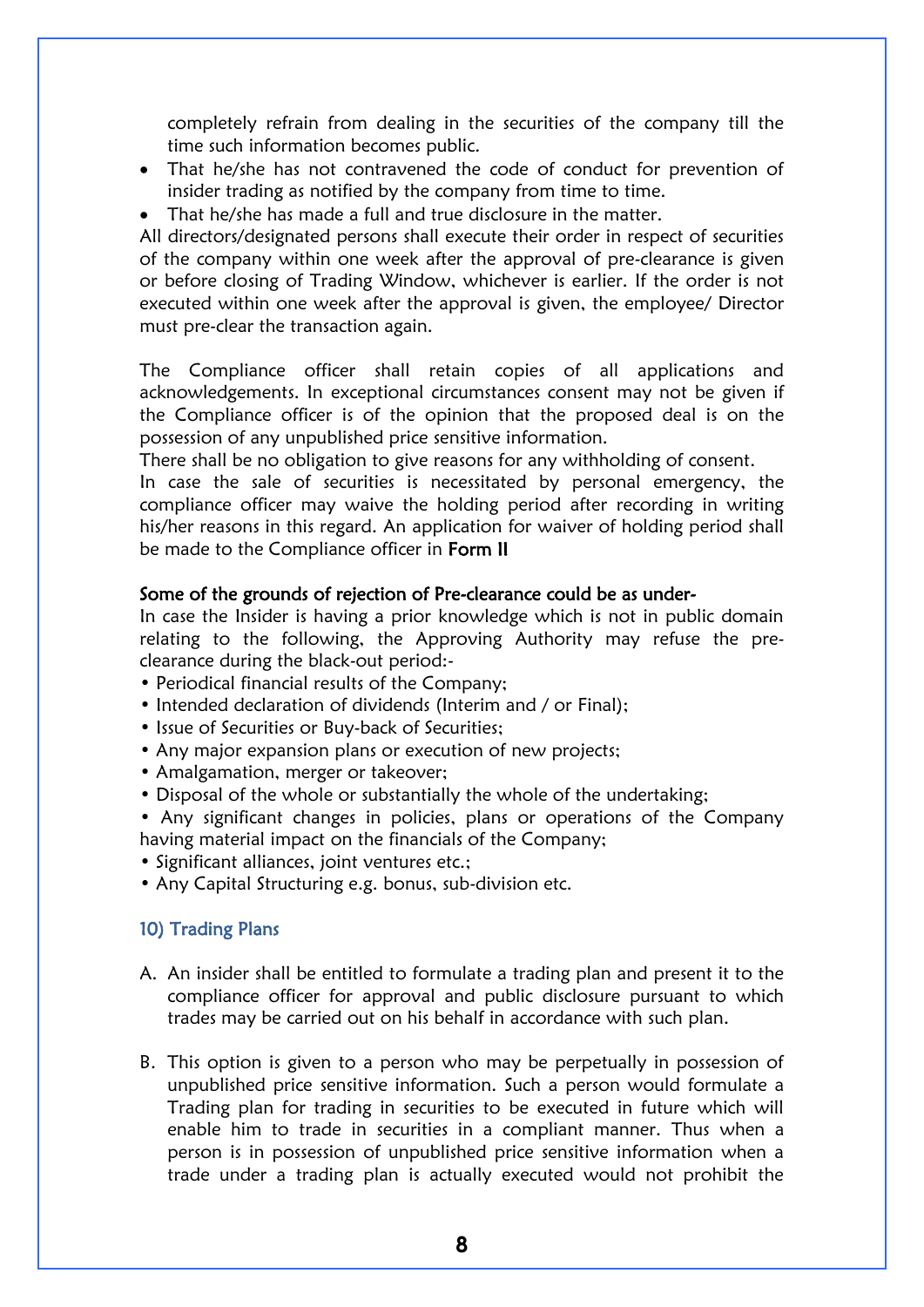execution of such trades that he had pre-decided even before the unpublished price sensitive information came into being.

Such trading plan shall:–

(i) Not entail commencement of trading on behalf of the insider earlier than six months (the cool-off period) from the public disclosure of the plan;

NOTE: In any case, it should be remembered that this is only a statutory cooloff period and would not grant immunity from action if the insider were to be in possession of the same unpublished price sensitive information both at the time of formulation of the plan and implementation of the same.

(ii) Not entail trading for the period between the twentieth trading day prior to the last day of any financial period for which results are required to be announced by the issuer of the securities and the second trading day after the disclosure of such financial results;

(iii) Entail trading for a period of not less than twelve months;

(iv) Not entail overlap of any period for which another trading plan is already in existence;

(v) Set out either the value of trades to be effected or the number of securities to be traded along with the nature of the trade and the intervals at, or dates on which such trades shall be effected; and

(vi) not entail trading in securities for market abuse.

- C. The compliance officer will review the trading plan to assess whether the plan have any potential for violation of these regulations and shall be entitled to seek such express undertakings as may be necessary to enable such assessment and to approve and monitor the implementation of the plan.
- D. The trading plan once approved shall be irrevocable and the insider shall mandatorily have to implement the plan, without being entitled to either deviate from it or to execute any trade in the securities outside the scope of the trading plan.Provided that the implementation of the trading plan shall not be commenced if any unpublished price sensitive information in possession of the insider at the time of formulation of the plan has not become generally available at the time of the commencement of implementation.
- E. Upon approval of the trading plan, the compliance officer shall notify the plan to the stock exchanges on which the securities are listed.

#### 11) Reporting requirement for transaction in Securities

The following disclosures to the Compliance Officer:-

#### (1) Initial Disclosures.

(a). Every promoter, key managerial personnel and director of every company whose securities are listed on any recognized stock exchange shall disclose his holding of securities of the company as on the date of these regulations taking effect, to the company within thirty days of these regulations taking effect;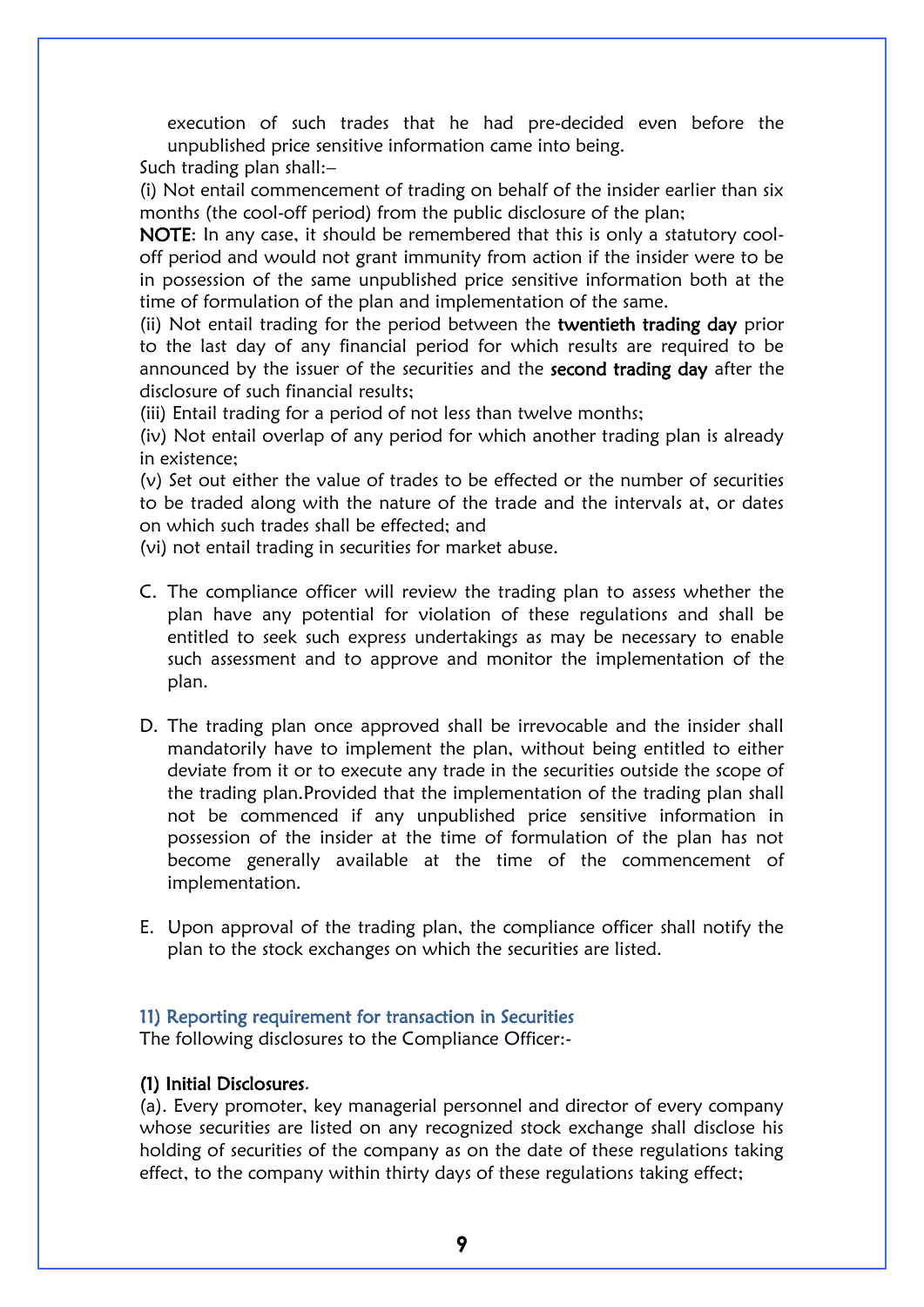(b). Every person on appointment as a key managerial personnel or a director of the company or upon becoming a promoter shall disclose his holding of securities of the company as on the date of appointment or becoming a promoter, to the company within seven days of such appointment or becoming a promoter.

#### (2) Continual Disclosures.

(a). Every promoter, employee and director of every company shall disclose to the company the number of such securities acquired or disposed of within two trading days of such transaction if the value of the securities traded, whether in one transaction or a series of transactions over any calendar quarter, aggregates to a traded value in excess of ten lakh rupees or such other value as may be specified;

(b). Every company shall notify the particulars of such trading to the stock exchange on which the securities are listed within two trading days of receipt of the disclosure or from becoming aware of such information.

Explanation. — It is clarified for the avoidance of doubts that the disclosure of the incremental transactions after any disclosure under this sub-regulation, shall be made when the transactions effected after the prior disclosure cross the threshold specified in clause (a) of sub-regulation (2).

#### (3) Disclosures by other connected persons.

Any company whose securities are listed on a stock exchange may, at its discretion require any other connected person or class of connected persons to make disclosures of holdings and trading in securities of the company in such form and at such frequency as may be determined by the company in order to monitor compliance with these regulations.

#### 12) Penalties for Non-Adherence

Directors, Officers and designated employees of the company, who trades in securities or communicates any information in contravention of the POLICY shall be liable to disciplinary action and may be penalized. Such penalty may include warning, wage freeze, suspension, and/ or ineligibility for future participation in ESOPs etc., as may be decided by the Management on a case to case basis.

CSL may cause an Employee who has violated any provisions of the POLICY to disgorge of profits made or likely to have been made. CSL reserves the right to terminate the services of any Employee who violates any provision of the POLICY. Over and above any penalty that CSL may impose on an Employee who indulges in Insider trading, he/she may also be liable to such penalty/prosecution/proceedings as SEBI may impose.

#### 13) Information

In case it is observed that there has been a violation of the aforesaid Regulations, the Compliance Officer shall intimate SEBI of the same. This Policy may be amended or replaced from time to time, and such amended or replaced Policy shall immediately apply to all Employees and their Dependent Relatives.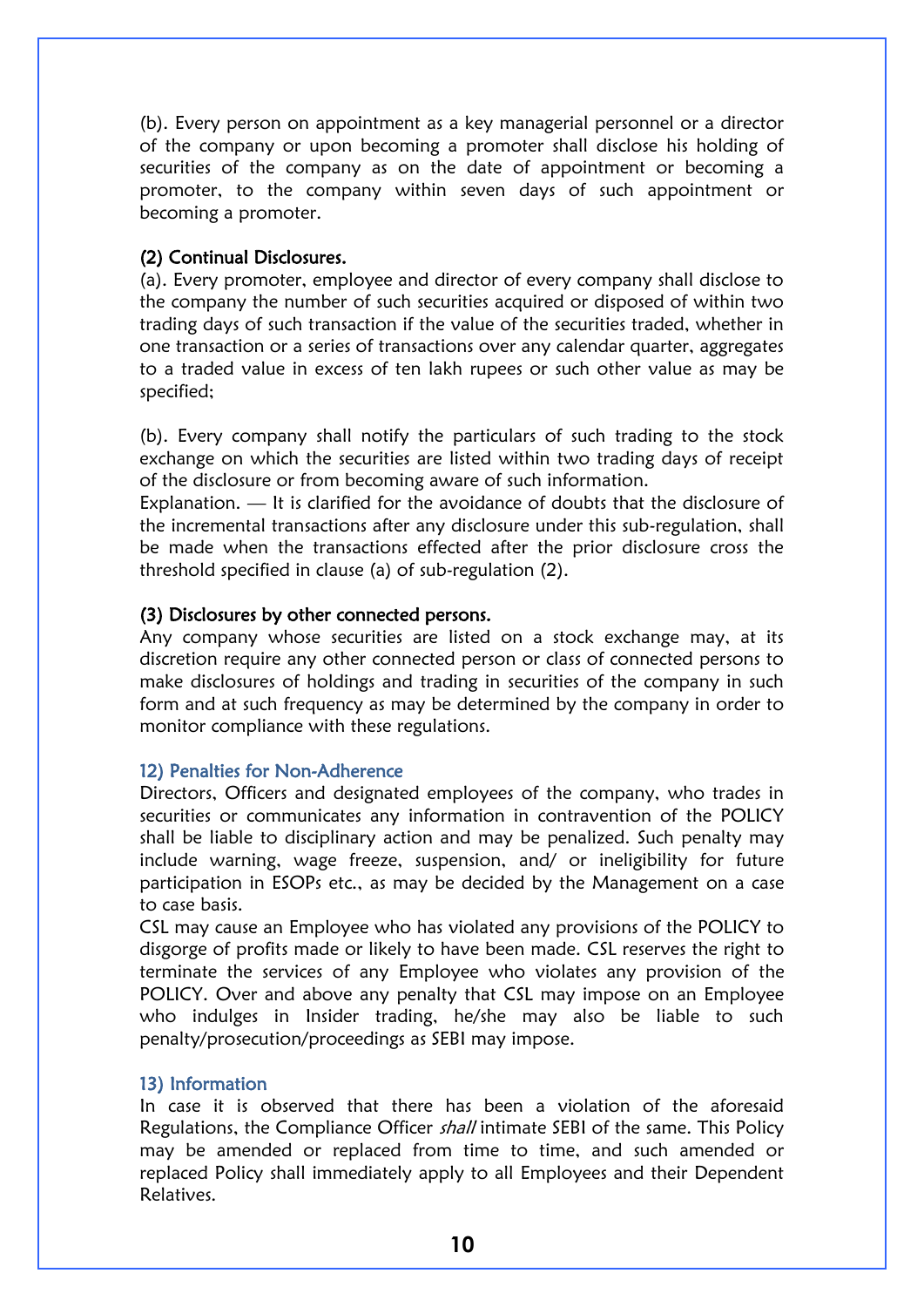#### **FORM I** APPLICATION FOR PRE CLEARANCE FOR DIRECTORS/EMPLOYEE FOR BUY/SALE OF **SECURITIES**

|                                | ----------          |
|--------------------------------|---------------------|
| Name of the Director/Employee: | Name of the Broker: |
| Trading A/c Number:            | DP Account No.      |

| Date | Company/<br>Scheme/<br>Plan | Purchase<br>Sale | Type of<br>transaction<br>(Primary,<br>Secondary,<br>Right etc.) | of<br>Type<br>security<br>(Equity,<br>Mutual<br>Funds etc) | Quantity | $\ast$<br>last<br>day<br>closing<br>price<br>(Rs.) | Value<br>(Rs.) |
|------|-----------------------------|------------------|------------------------------------------------------------------|------------------------------------------------------------|----------|----------------------------------------------------|----------------|
|      |                             |                  |                                                                  |                                                            |          |                                                    |                |
|      |                             |                  |                                                                  |                                                            |          |                                                    |                |
|      |                             |                  |                                                                  |                                                            |          |                                                    |                |
|      |                             |                  |                                                                  |                                                            |          |                                                    |                |

\*Last day closing Price: Last Day closing price means closing price of previous working day on which request for pre-clearance is submitted.

## **Declarations**

- I confirm that this request conforms to the code of conduct for prevention of insider trading. I also declare that I have not indulged in insider trading.
- I do not have any access to / have not received any "Price Sensitive Information" as defined in this policy.
- In case I have access to / receive "Price Sensitive Information" after signing the securities dealing authorization form but before execution of the transaction, I shall inform Head of Compliance of the change in my position and would completely refrain from dealing in securities of the company till the time such information becomes public.
- I further undertake that I shall not, either in my name or, in my capacity as member of an HUF, or through or jointly with my dependant relatives, buy/sell the aforementioned securities for a period of 30 calendar days from the date of sale/purchase concerned.
- I also declared that I have not contravened the requirements of the POLICY, SEBI (Insider Trading Regulations) and SEBI (Mutual Funds) Regulations, 1996.
- I declare that I am purchasing/selling the Securities only after 30 days of Selling/Purchasing, if any.
- I finally declare that I have made a full and complete disclosure while making this requisition.

Place:

Date:

Name & Signature of the Director/Employee: Signature of the Compliance Officer:

**11**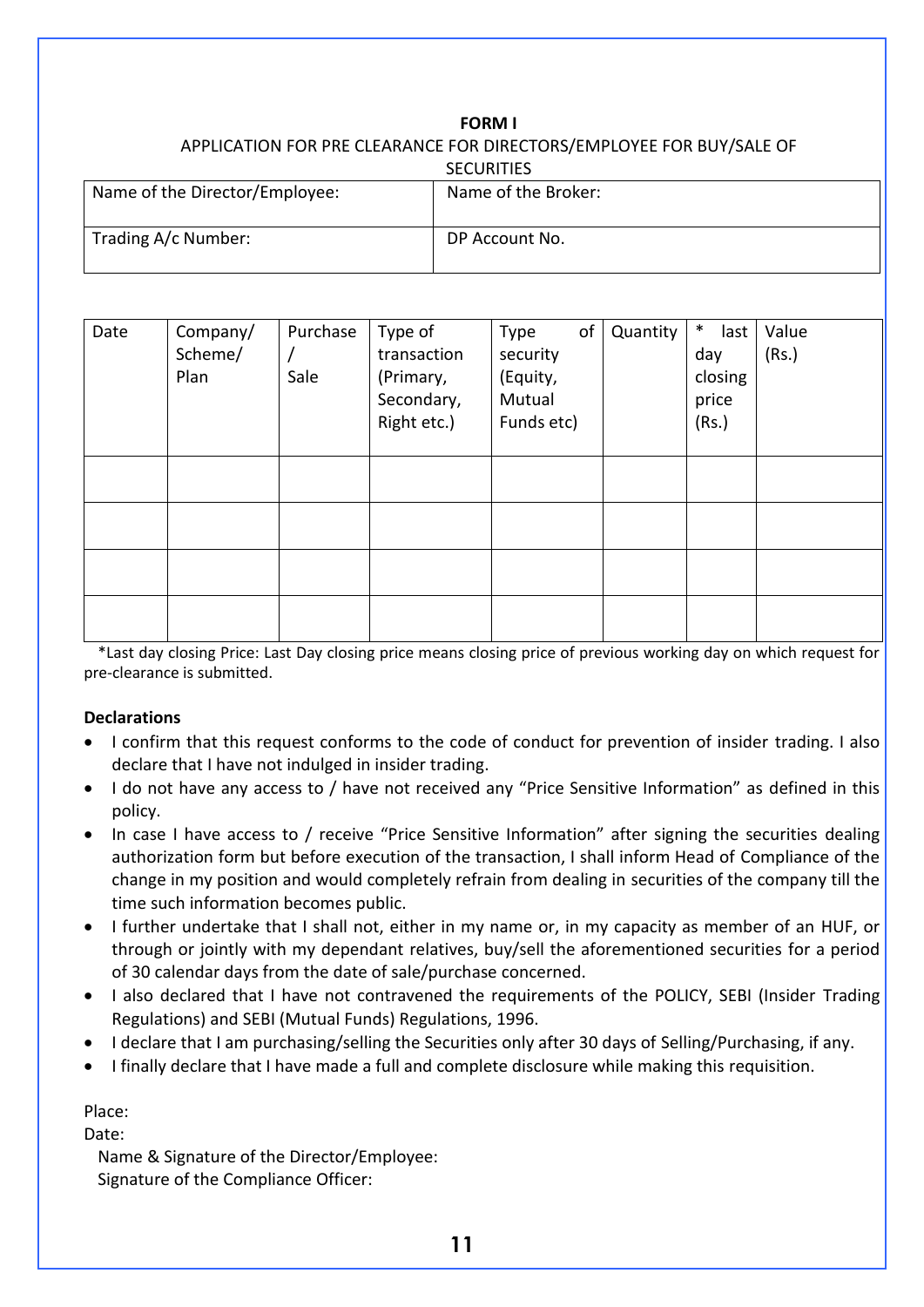#### **FORM I (a)**

# **FORMAT OF UNDERTAKING TO BE ACCOMPANIED WITH THE APPLICATION FOR PRE-CLEARANCE UNDERTAKING**

| To,                       |  |                         |
|---------------------------|--|-------------------------|
| Chemiesynth Vapi Limited, |  |                         |
| Vapi                      |  |                         |
|                           |  |                         |
|                           |  | of the Company residing |

at \_\_\_\_\_\_\_\_\_\_\_\_\_\_\_\_\_\_\_\_\_\_\_\_\_\_\_\_\_\_\_\_\_\_\_\_\_\_\_\_\_\_\_\_\_\_, am desirous of dealing in \_\_\_\_\_\_\_\_\_\_\_\_

\* shares of the Company as mentioned in my application dated \_\_\_\_\_\_\_\_\_\_\_ for pre-clearance of the transaction.

I further declare that I am not in possession of or otherwise privy to any unpublished Price Sensitive Information (as defined in the Company's Code of Conduct for prevention of Insider Trading (the Code) up to the time of signing this Undertaking. In the event that I have access to or received any information that could be construed as "Price Sensitive Information" as defined in the Code, after the signing of this undertaking but before executing the transaction for which approval is sought, I shall inform the Compliance Officer of the same and shall completely refrain from dealing in the securities of the Company until such information becomes public.

I declare that I have not contravened the provisions of the Code as notified by the Company from time to time.

I undertake to submit the necessary report within seven days of execution of the transaction / a 'Nil' report if the transaction is not undertaken.

If approval is granted, I shall execute the deal within 7 days of the receipt of approval failing which I shall seek pre-clearance.

I declare that I have made full and true disclosure in the matter.

| Date: |  |  |  |
|-------|--|--|--|
| Name: |  |  |  |

Signature:

\* Indicate number of shares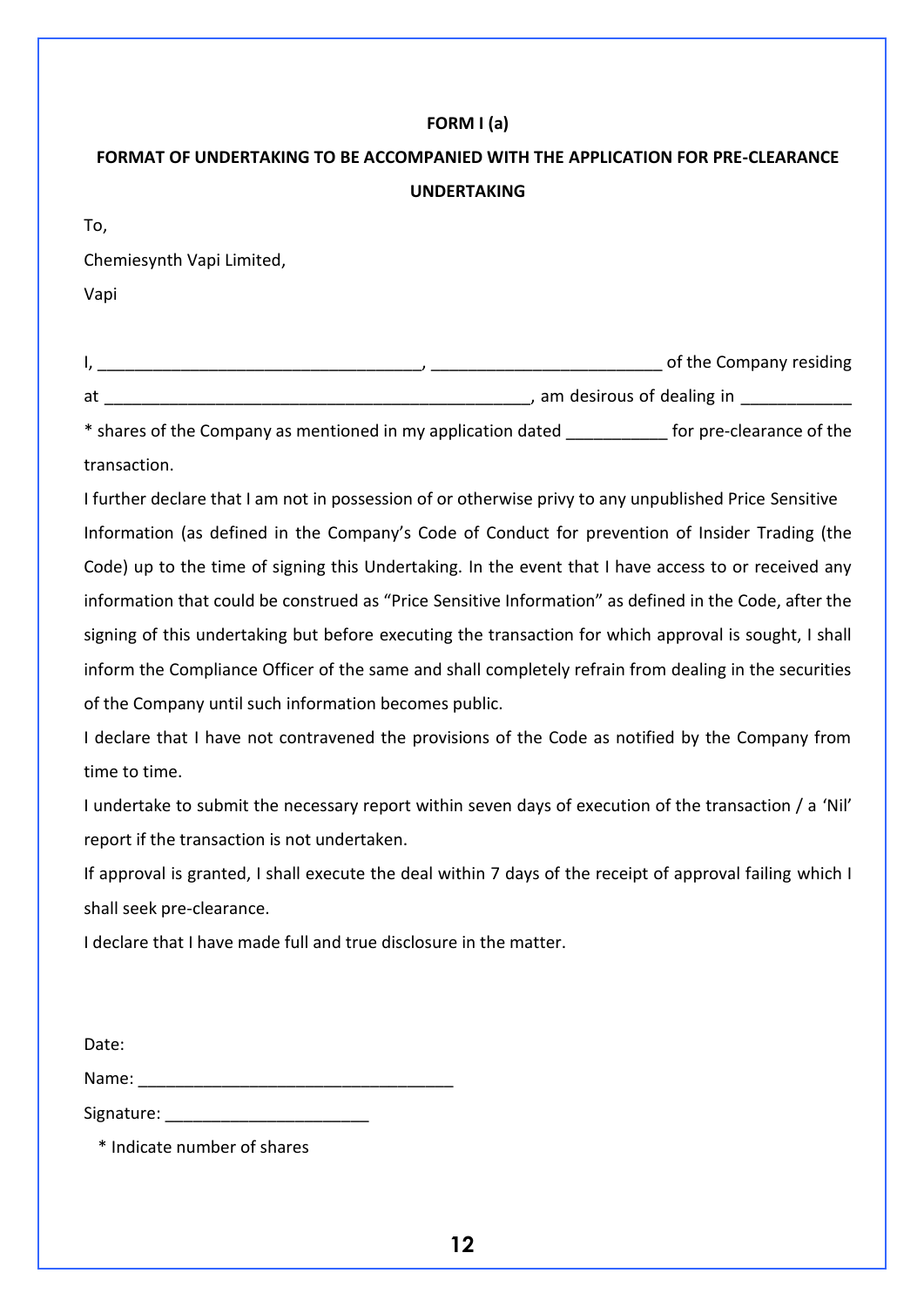#### **FORM II**

# **APPLICATION FOR WAIVER FROM THE REQUIREMENT OF REFRAINING FROM PROFITING**

Date:

The Compliance Officer, Chemiesynth Vapi Limited, Vapi.

Dear Sir/ Madam,

I request you to grant me waiver from the requirement of refraining from profiting from the purchase and sale or sale and purchase of any security within a period of 30 calendar days from the date of my personal transaction as required under the BOL code of conduct for prevention of insider trading policy with respect to (no. of shares/units/securities) of \_\_\_\_\_\_\_\_\_\_\_\_\_\_\_\_\_\_\_\_\_\_\_\_\_\_\_\_\_\_\_\_\_\_\_\_\_\_\_\_\_

 $(name of the Company/Fund) held by me/$   $(mame of the Company/Fund)$ of the dependant relative) singly/jointly acquired by me / my dependent relative on \_\_\_\_\_\_\_\_\_\_\_\_\_\_\_\_\_(Date). I desire to deal in the said shares on account of

\_\_\_\_\_\_\_\_\_\_\_\_\_\_\_\_\_\_\_\_\_\_\_\_\_\_\_\_\_\_\_\_\_\_\_\_\_\_\_\_\_\_\_\_\_\_\_\_\_\_\_\_\_\_\_\_\_\_\_\_\_\_\_\_\_\_\_\_\_

\_\_\_\_\_\_\_\_\_\_\_\_\_\_\_\_\_\_\_\_\_\_\_\_\_\_\_\_\_\_\_\_\_\_\_\_\_\_\_\_\_\_\_ (give reasons).

Given below are the necessary details required for your perusal. Name of the broker Trading Account Code \_\_\_\_\_\_\_\_\_\_\_\_\_\_ Nature of transactions (Buy/sale): Date of Last Purchase/Sale:\_\_\_\_\_\_\_\_\_\_\_\_\_\_\_\_\_\_\_\_\_\_\_\_

Thanking you.

Yours faithfully,

| Name of the Director/Employee: |  |
|--------------------------------|--|
| Signature                      |  |
| Name of the Company:           |  |
| Department:                    |  |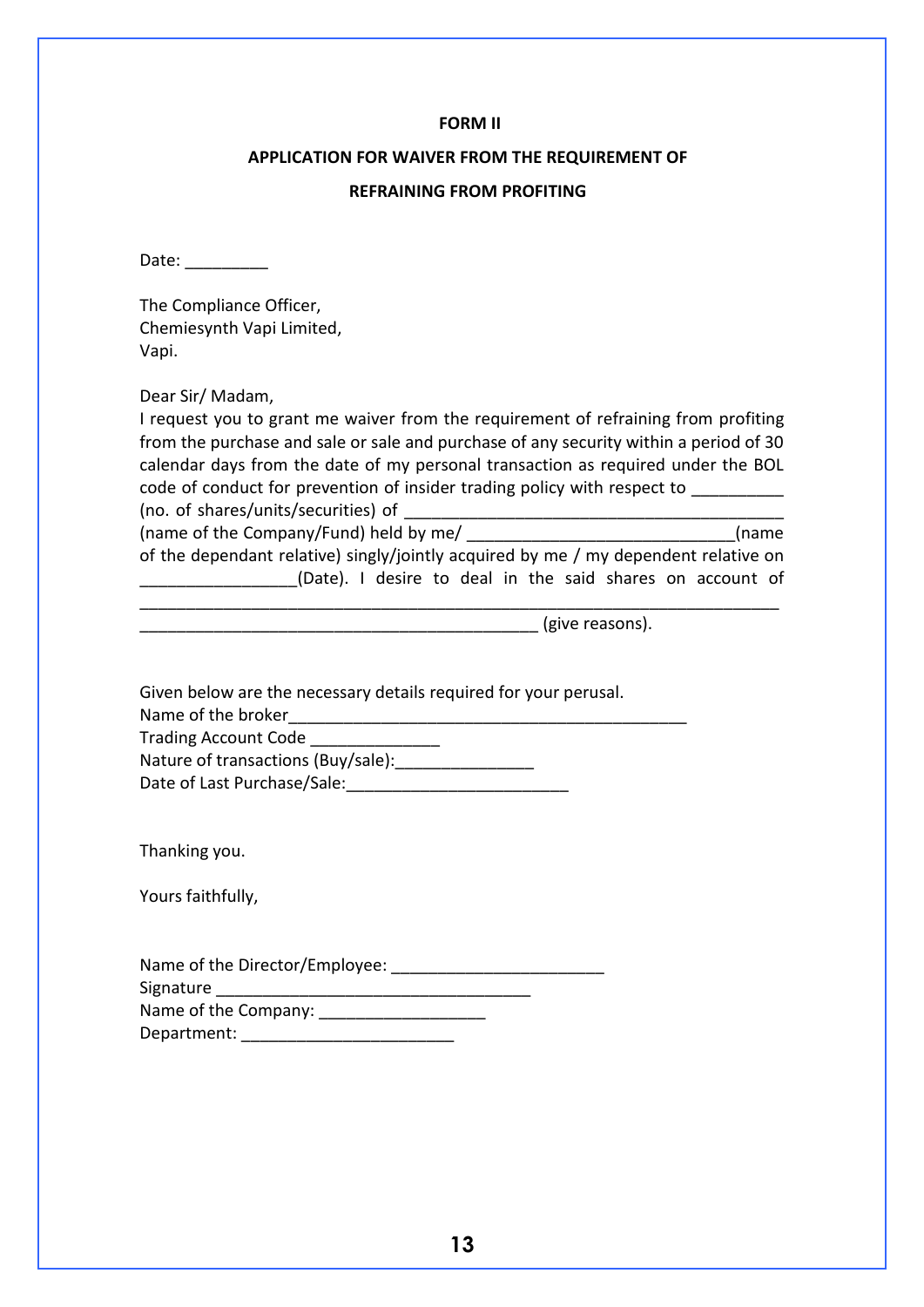#### **FORM III INITIAL DISCLOSURE**

#### **TO BE SUBMITTED WITHIN 2 (TWO) CALENDAR DAYS OF APPOINTMENT/JOINING AND**

# **TO BE SUBMITTED WITHIN 2 (TWO) WORKING DAYS, WHEN SHAREHOLDING INCREASES ABOVE 5 (FIVE)%**

Details of share holdings

Name of the Director/Employee: \_\_\_\_\_\_\_\_\_\_\_\_\_\_\_\_\_\_\_\_\_\_\_\_\_\_\_\_\_\_\_\_\_\_\_\_\_\_\_\_\_\_

Name of the Company: \_\_\_\_\_\_\_\_\_\_\_\_\_\_\_\_\_\_\_\_\_\_\_\_\_\_\_\_\_\_\_\_\_\_\_\_\_\_\_\_\_\_\_\_\_\_\_\_\_\_

Department: \_\_\_\_\_\_\_\_\_\_\_\_\_\_\_\_\_\_\_\_\_\_\_\_\_\_\_\_\_\_\_\_\_\_\_\_\_\_\_\_\_\_\_\_

Date of Appointment: \_\_\_\_\_\_\_\_\_\_\_\_\_\_\_\_\_\_\_\_\_\_\_

Trading a/c number: Name of the broker: DP A/c Number:

| Sr. No.        | Date of<br>purchase | Name of<br>the Security | Type of<br>Security | No. of<br>shares<br>purchased |
|----------------|---------------------|-------------------------|---------------------|-------------------------------|
| $\mathbf{1}$   |                     |                         |                     |                               |
| $\overline{2}$ |                     |                         |                     |                               |
| 3              |                     |                         |                     |                               |
| $\overline{4}$ |                     |                         |                     |                               |
| 5              |                     |                         |                     |                               |
| $6\,$          |                     |                         |                     |                               |
| $\overline{7}$ |                     |                         |                     |                               |
| 8              |                     |                         |                     |                               |
| 9              |                     |                         |                     |                               |

Signature of the Director/Employee: \_\_\_\_\_\_\_\_\_\_\_\_\_\_\_\_\_\_\_\_\_\_\_\_\_\_\_

Date :

16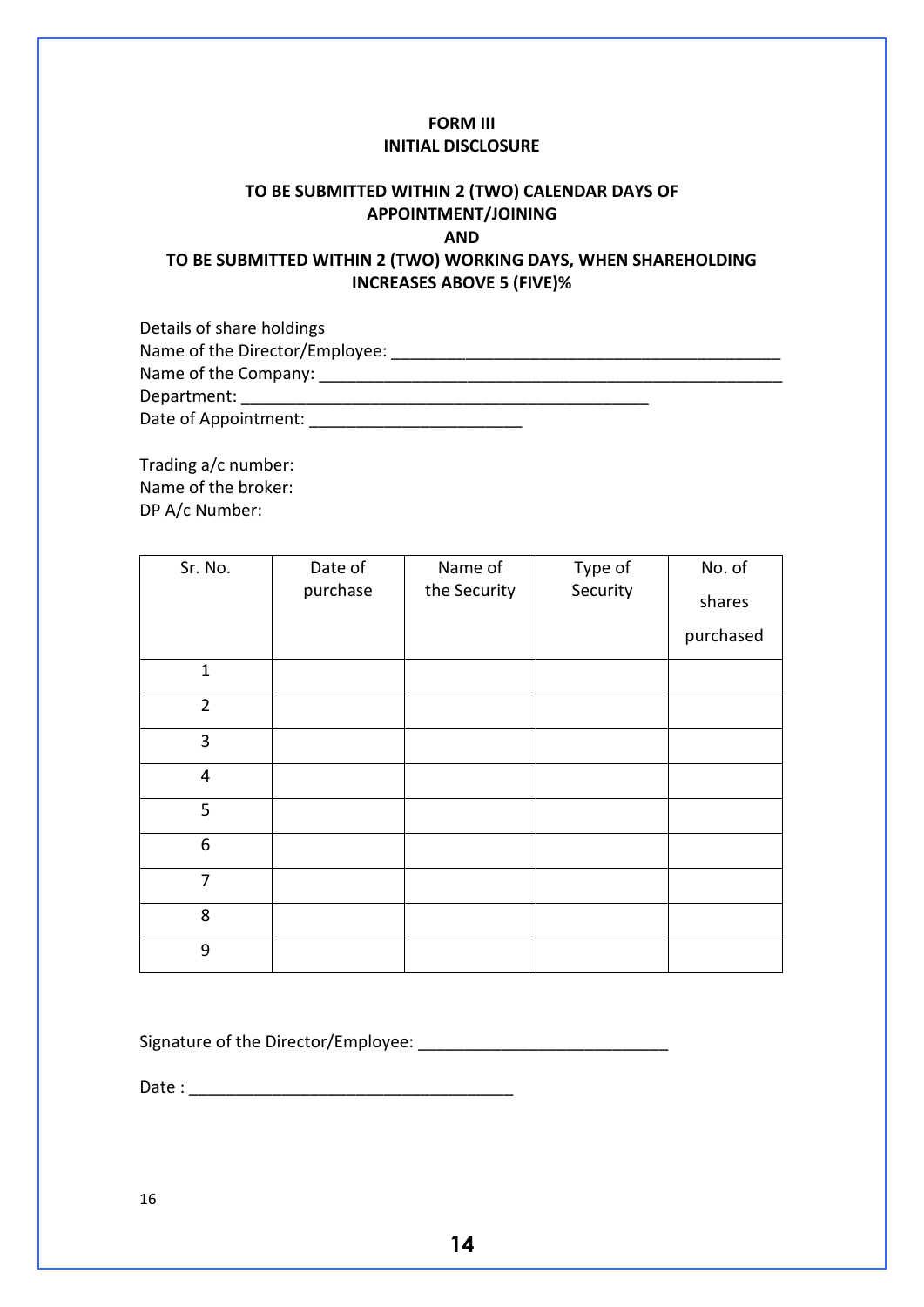#### **FORM IV**

#### STATEMENT OF HOLDINGS FOR THE YEAR ENDED MARCH 31

#### TO BE SUBMITTED BY ALL DIRECTORS/EMPLOYEES

| Name of the Director/Employee: | Name of the Broker: |
|--------------------------------|---------------------|
| Trading A/c Number:            | DP Account No.      |

| Type of<br>Security | Name of<br>Company/<br><b>Mutual Fund</b><br>and<br>Scheme/Plan | Quantity | Market Value<br>in Rs.<br>(as on March<br>$31,$ ) | Date of<br>Acquisition |
|---------------------|-----------------------------------------------------------------|----------|---------------------------------------------------|------------------------|
|                     |                                                                 |          |                                                   |                        |
|                     |                                                                 |          |                                                   |                        |
|                     |                                                                 |          |                                                   |                        |
|                     |                                                                 |          |                                                   |                        |
|                     |                                                                 |          |                                                   |                        |
|                     |                                                                 |          |                                                   |                        |
|                     |                                                                 |          |                                                   |                        |
|                     |                                                                 |          |                                                   |                        |
|                     |                                                                 |          |                                                   |                        |

I hereby certify the above is/as correct and complete.

I also certify that the above is inclusive of all holdings, single and joint:

- In my name or in my capacity as member of HUF.
- In the name of my dependent relatives.

#### **Name of Director/Employee:**

**Signature of Director/ Employee:**

**Date:**

**Place:**